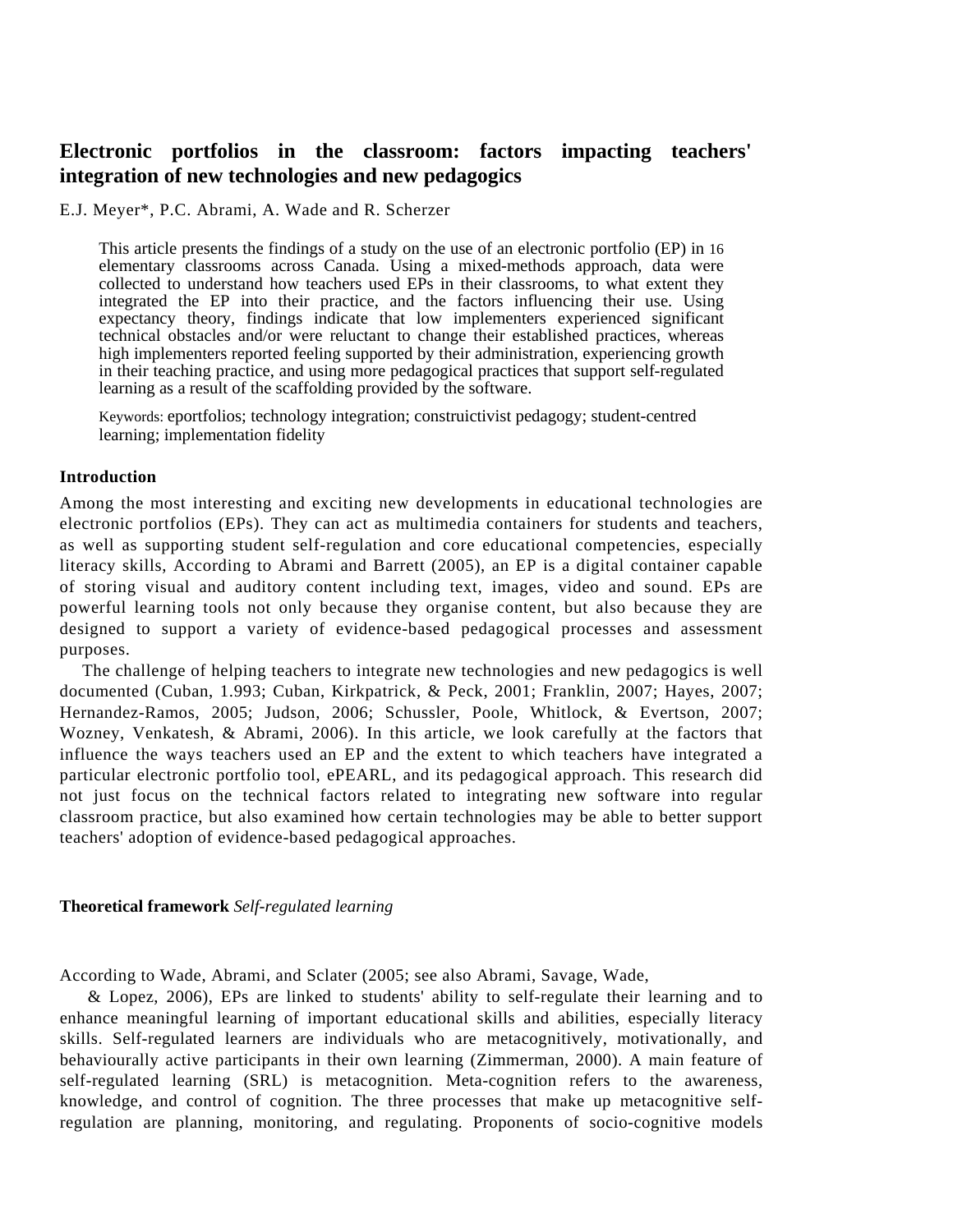emphasise that to develop effective self-regulated learning strategies, 'students need to be involved in complex meaningful tasks, choosing the products and processes that will be evaluated, modifying tasks and assessment criteria to attain an optimal challenge, obtaining support from peers, and evaluating their own work' (Perry, 1998, p. 716).

When students use portfolios, they assume more responsibility for their learning, better understand their strengths and limitations, and learn to set goals (Hiflyer & Ley, 1996). One study with pre-service teachers noted that using electronic portfolios helped them 'engage in metacognitive activities while developing their philosophies' (Avraamidou & Zembal-Saul, 2003, p. 437). In short, educators believe that portfolios allow students to think critically and become active, independent and self-regulated learners (Barrett, 2007; Perry, 1998; Zellers & Mudrey, 2007). Our research on the use of ePEARL in the classroom provides evidence of student learning and literacy gains to support these beliefs (Abrami, Wade, Aslan, Bures & Bentley, 2008; Meyer, Abrami, Wade, Aslan, Deault, 2010). There are limited studies that have examined the implementation and effectiveness of electronic portfolios in K-12 classrooms and this article aims to provide more insight into barriers and motivators for integrating such cross-curricular tools that have a broad range of potential applications in K-12 (Kindergarten — Grade **12** for children ages 5--18) classrooms.

### *ePEARL*

ePEARL was designed by the [Centre for the Study of Learning and Performance (CSLP)] for use in early elementary (Level **1),** late elementary (Level 2) and secondary (Level 3) schools and is available at no cost to schools. ePEARL's structure is based on Zimmerman's (2000) model of self-regulated learning and is designed to promote SRL skills through the creation of general and task-specific learning goals and strategies, monitoring of progress, and reflection on work completed, which is stimulated through peer, parent and teacher feedback on the portfolio or on a specific artefact. In Levels 2 and 3, ePEARL offers several features designed to promote the forethought phase of SRL through setting goals, identifying strategies and considering one's motivation to complete a task. It also provides students with a text editor for writing, an audio recorder for sound, and the capacity to attach up to three multimedia files. It is designed to stimulate students' reflection on their work through selecting, reflecting on, and getting feedback on the work they have completed. This explores the type of use of ePEAR.L and if teachers modified their pedagogical approaches to explicitly teach the SRL processes embedded in the software.

#### *Technology integration in classrooms*

Researchers have investigated the issue of integrating new technologies into the classroom and the generally low and traditional use of these new technologies (Cuban, 1993; Cuban et al., 2001; Franklin, 2007; Hayes, 2007; Hernandez-Ramos, 2005; Judson, 2006; Schussler et al., 2007; Wozney et al., 2006). Hennans, Tondeur, van Braak, and Valcke (2008) showed that teacher beliefs are significant determinants that can explain why teachers use computers in their teaching. Specifically, these researchers found that constructivist beliefs have a positive impact on the use of computers in the classroom and traditional, or teacher-centred, beliefs have a negative impact. Drent and Meelissen (2008) found that teachers who were identified as 'personal entrepreneurs' more consistently modelled innovative use of ICT. Personal entrepreneurship is defined as 'the amount of contacts a teacher educator keeps for his own professional development in the use of ICT' (p. 195). These researchers suggest that personal entrepreneurship can positively influence ICT attitude and competence and lead to perceived changes and innovative uses of ICT.

A third study (Mueller, Wood, Willoughby, Ross, & Specht, 2008) identified differences between full implementers and limited implementers: positive teaching experiences with computers, teachers' comfort with computers, beliefs supporting the use of computers as an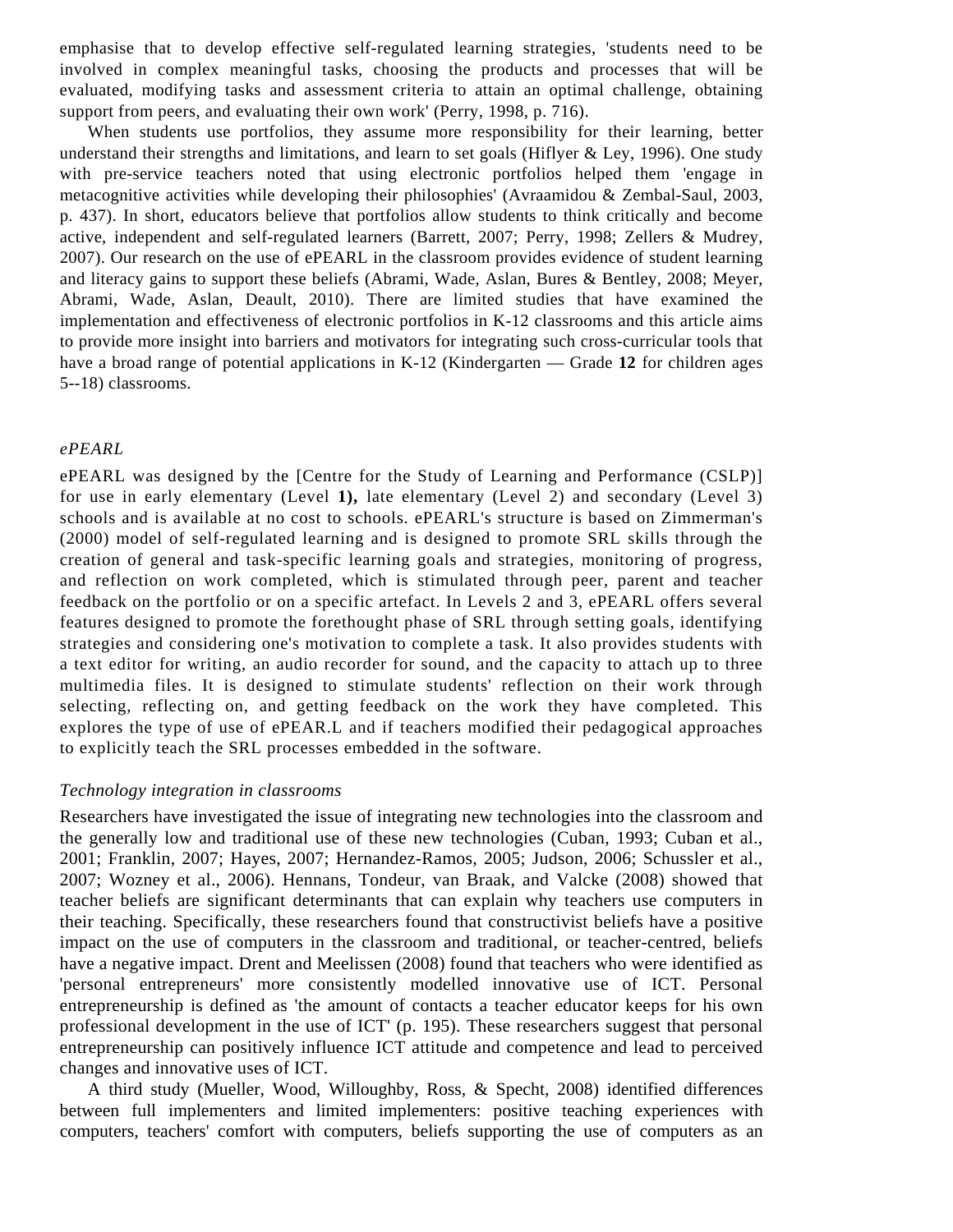instructional tool, training, motivation, support and teaching efficacy. They also reported that elementary teachers who were integrating [CT in their classroom had higher scores on the WPI intrinsic motivation: challenge subscale. This suggests that these teachers are more intrinsically motivated and take on new projects for the challenges they present with the sole 'reward' being the satisfaction of completing a diflicult task. Finally, Hadjithoma and Karagiorgi (2009) reported that school-wide communities of implementation showed more successful implementation of ICTs in teaching than did schools that had 'enclaves' of high ICT use. They attributed this to ICT having a more `normative value' in these schools, which they ascribed to local initiatives spearheaded by administrators and lead teachers in these schools. Although there has been extensive research on various technological innovations in schools, there are fewer studies that examine the pedagogical issues related to such educational change (Ginns, Norton, McRobbie, & Davis, 2007; Harris, Mishra, & Koehler, 2009; Koehler & Mishra, 2005; Webb & Cox, 2004). In Webb and Cox's (2004) review of pedagogy related to ICT, they underline the importance of teachers' beliefs in shaping pedagogical practices and emphasise in their conclusion that 'pedagogical practices associated with effective use of ICT ... are currently only achieved by the best teachers' and that supporting teachers in transforming their pedagogical practice is 'likely to be a very difficult and complex process' (p. 278).

# *Expectancy theory*

Building on the research described above, our approach to exploring teachers' use of ePEARL in their classrooms is grounded in expectancy theory, which posits that teachers' perceived expectancy of success, combined with their perceived value and cost of technology use, can explain teachers' varying degrees of motivation to integrate technology in their classrooms. Wozney et al. (2006) explain that, according to this model, innovations are more likely to be adopted if the perceived value of the innovation and the likelihood (or expectancy) of success are high, as well as if these benefits outweigh the perceived costs of implementation. That is to say, teachers' decisions to use an innovation in the classroom relate to (a) how highly they value it; (b) how successful they expect to be; and (c) how highly they perceive the costs to be (p. 177). It is possible to at explanations from prior research into this theory. For example, the findings of Mueller et al. (2008) can be expressed in terms of expectancy, value, and cost factors. Therefore, in this study we examine how teachers implemented the ePEARL software and the SRL-related pedagogical practices in their classrooms and what factors influenced the degree and types of use, using expectancy theory as a lens, where possible.

### Methods

This research is part of a multi-year Pan-Canadian study on the use of ePEARL in upper elementary classrooms. The results reported in this article are from 16 teachers from grades 4-6 classrooms in urban and rural English school boards in Quebec, Manitoba, and Alberta who voluntarily participated during the 2007-08 school year. All teachers were given at least a halfday of training on the use of ePEARL and follow-up support including lesson plans, job aids, instructional videos, an online discussion forum (in the form of a moderated wiki), as well as inclass observations and model lessons during the school year. The teachers were interviewed about their experiences with ePEARL. The sample was limited by the costs and complexities of training and data collection, which included interviews in different locations. Small differences among teachers are, therefore, not revealed in the quantitative data analyses.

We made numerous and varied efforts to encourage the widest possible adaptation and extensive use of ePEARL by teachers. Nevertheless, there were differences in implementation that are the subject of this investigation. The data for this article include: qualitative and quantitative analysis of student portfolios, Implementation Fidelity Questionnaire (IFQ), the Teaching and Learning Strategies Questionnaire (TLSQ), the Technology Integration Questionnaire (TIQ) (Wozney et al., 2006) and face-to-face semi-structured interviews (Teacher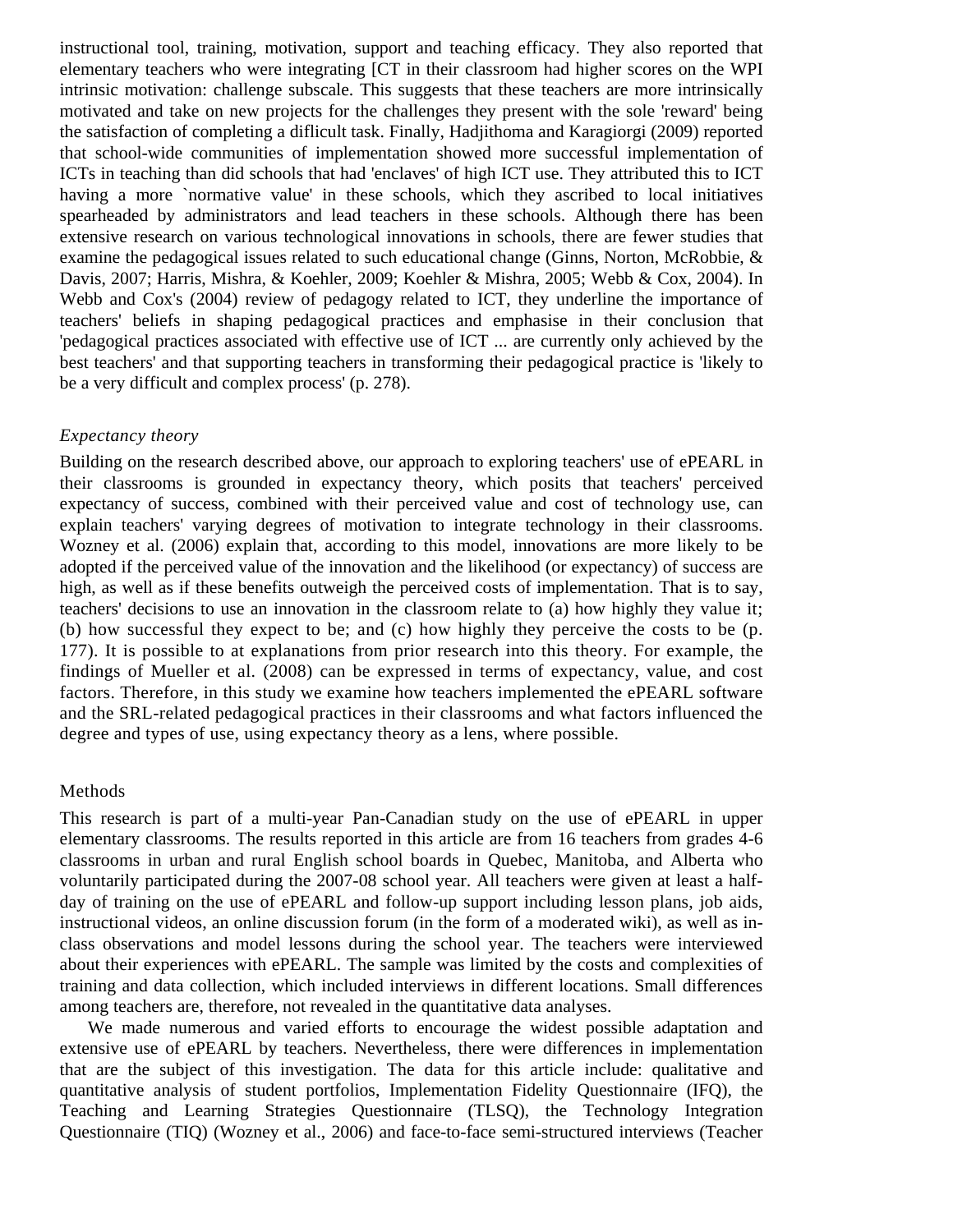Exit Interview Protocol) with teachers which were transcribed and coded to identify factors that motivated or inhibited their use of ePEARL.

The IFQ was completed half-way through the research cycle (January/February) and again at the end of the school year (May/June). The IFQ included two main questions: 'In my class, over the last month, students worked with ePEARL: (0 hrs, 1-A hrs, 5--6 hrs, 9-12 hrs, 131 hrs)' and 'When using ePEARL with my class, I would rate my access to technology and technical support as: (poor, acceptable, good, very good, excellent).' There were also two open-ended questions asking teachers to list the advantages and the challenges of using ePEARL.

The TLSQ is divided into five sections: Students' Learning Strategies, Approach to Teaching, Portfolio Use, Technology Experience and an open-ended section on ePEARL use and attitudes which is not described here. The TIQ is a series of closed-ended questions and groups items according to three different belief categories: the *Expectancy* of success, the perceived *Value* of technology use, and the perceived *Cost* of technology use. The data were thus organised and analysed according to these three categories by summing the corresponding items to arrive at a total score for each category (by teacher). Univariate analyses were performed on the post-test data to see if there were differences by implementation for each of the categories.

These multiple data sources provided a rich variety of information that gave researchers a broad understanding of how teachers used this software as well as the factors that shaped teachers' pedagogical applications of ePEARL. The focus of this article is on the levels of implementation and the factors that teachers reported as impacting how often and in what ways they integrated ePEARL into their teaching.

To determine levels of implementation, we used two measures: the IFQ, which was completed by the teachers at two points during the school year, and the Implementation Assessment Protocol, that included an analysis of student portfolios, as well as IFQ data to assign a code of low, medium, or high implementation to each teacher. Two members of the research team independently evaluated five randomly selected portfolios from each class and assigned a rating. The inter-rater agreement on the ratings was 100%. These designations were made by considering the following items: average reported hours of usage each month, average number of artefacts stored in student portfolios, date range of use, and how ePEARL was used (for data storage only or use of SRL features) (see Table 1).

In order to better understand the reasons for teachers' varying degrees of implementation, we designed a Teacher Exit Interview Protocol. This 40-60-minute semi-structured interview guide was written with the intent of better understanding the factors that facilitate or inhibit the teachers' ability to integrate ePEARL into their classroom teaching, The interview addressed teachers' general impressions of the tool as well as the external and internal factors that shaped their use of it such as: administrative and technical support; access to computers; time management and scheduling issues; knowledge of portfolios and SRL; familiarity with ePEARL; and reasons for participating in the research. Questions addressed the teachers' expectations surrounding their use of ePEARL, what they found valuable, and what they saw as obstacles to using ePEARL with their students. An abridged copy of this interview guide is included as Appendix 1.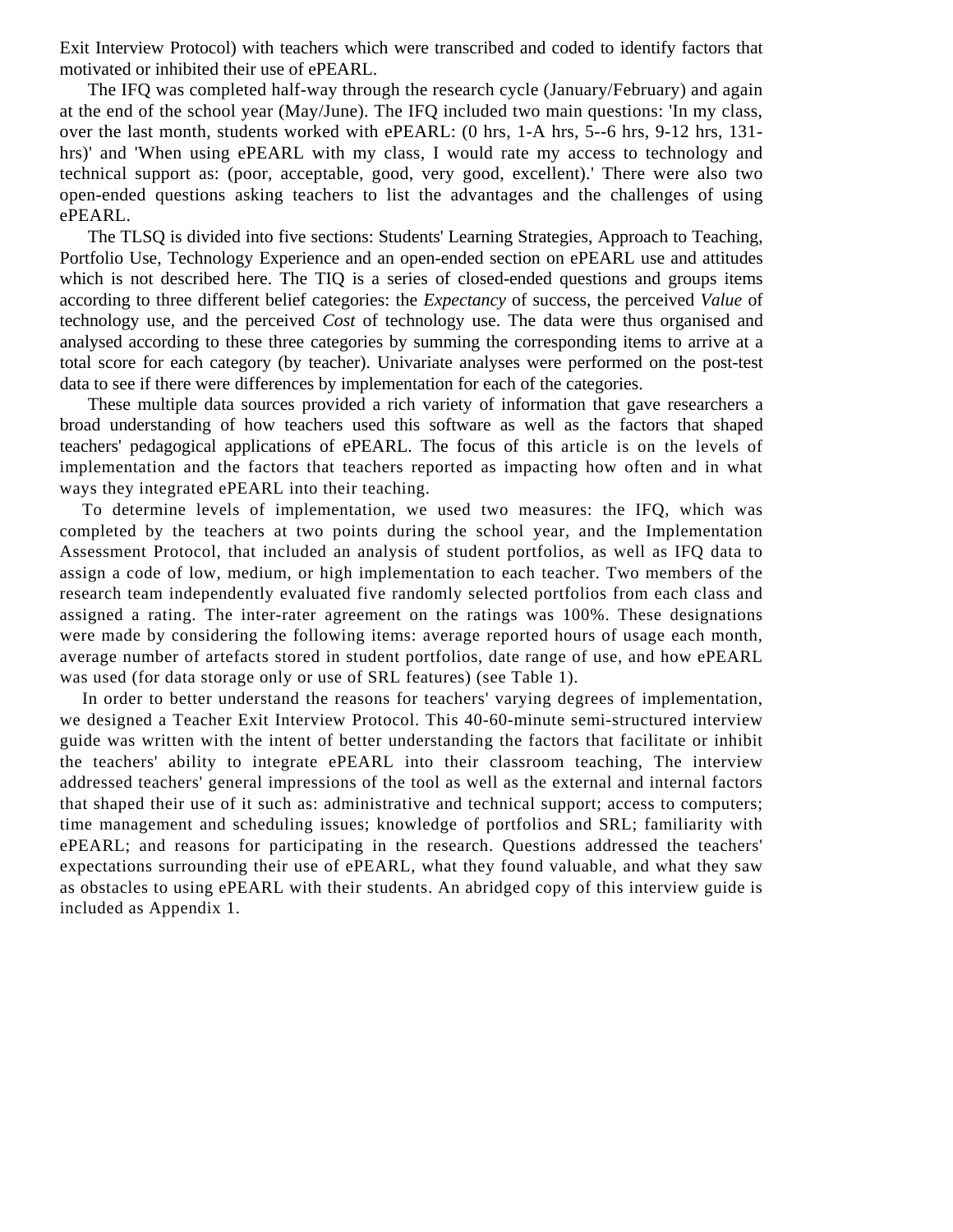| Criterion                                                                              | Low                                                                                                                                                                          | Medium                                                                                                                                                                                                                                                                   | High                                                                                                                                                                                                                                                                                                              |
|----------------------------------------------------------------------------------------|------------------------------------------------------------------------------------------------------------------------------------------------------------------------------|--------------------------------------------------------------------------------------------------------------------------------------------------------------------------------------------------------------------------------------------------------------------------|-------------------------------------------------------------------------------------------------------------------------------------------------------------------------------------------------------------------------------------------------------------------------------------------------------------------|
| $IFQ - hrs/month$<br>Avg. # artefacts<br>Date range of use<br>Student use of<br>ePEARL | $Hrs \leq 4$<br>Artefacts $\leq 3$<br>Entries span less than<br>60 days<br>Storage only<br>۰<br>Incomplete entries<br>• No, minimal, or<br>incorrect use of<br>SRL processes | $5 - 12$<br>$4 - 6$<br>Entries span $61-120$<br>days<br>• At least 2 General<br>Goals<br>At least 3 artefacts<br>●<br>have goals/strate-<br>gies, content, $\&$<br>reflection<br>Some feedback<br>provided; some<br>may not be appro-<br>priate<br>Artefacts may be<br>⊛ | $13 \leq \text{hrs}$<br>$7 \leqslant$ artefacts<br>Entries span 121 days<br>or more<br>• 3 or more General<br>Goals<br>• More than 3 arte-<br>facts have goals,<br>strategies $&$ reflec-<br>tion<br>$\bullet$ Extensive use of<br>feedback by tea-<br>cher, students, and<br>parents; most is<br>developmentally |
|                                                                                        |                                                                                                                                                                              | in only one subject<br>area                                                                                                                                                                                                                                              | appropriate<br>Creative use of<br>۰<br>ePEARL<br>Artefacts included<br>۰<br>from multiple sub-<br>ject areas                                                                                                                                                                                                      |

Table 1. Implementation Assessment Protocol.

The teacher interviews were audio-recorded, transcribed, and then coded thematically by two members of the research team for analysis. We used the expectancyvalue-cost model of the TIQ to shape our preliminary understanding of the data. A coding tree was developed using some a priori codes based on key questions in the interviews, but additional codes were added during the analysis. Once all interviews had been preliminarily coded, the research team went back to do a deeper analysis of the expectancy, value, and cost categories to identify which factors might have acted as motivators for teachers to work more regularly with ePEARL and which factors may have acted as inhibitors or barriers for teachers to teach consistently with ePEARL. All the excerpts relating to expectations were coded based on the degree to which teachers articulated the belief that they would be successful, can do it' and the degree to which it would lead to a positive result, 'this will lead to a positive outcome'. For each value or cost item, a new sub-code was created that clearly described the issue addressed by the teacher. Examples of value sub-codes include: 'Student engagement/enthusiasm/interest', 'Access from home/anywhere' and 'positive impact on teaching'. Some of the cost sub-codes include: 'time consuming/scheduling difficulties', 'conflicting demands/one more thing' and 'computers freezing'. The results of this analysis are presented in the next section.

#### Results *Expectancy*

In 7 out of 16 classrooms (43%), ePEARL was barely implemented. These classrooms were labelled as 'low' implementers. The portfolios in most of these classrooms had never been used, or were used quite minimally during the school year. Of the remaining nine classrooms, four were 'medium' implementers (25%) and five were 'high' (31%). The medium and high implementation classrooms were then combined for all analyses. The interview protocol asked only one question related to expectations and it was, 'What were your expectations about using ePEARL this year?' To code the interview data for expectancy-related comments, we used the following definition, `teacher perceptions of the contingency between their use of the strategy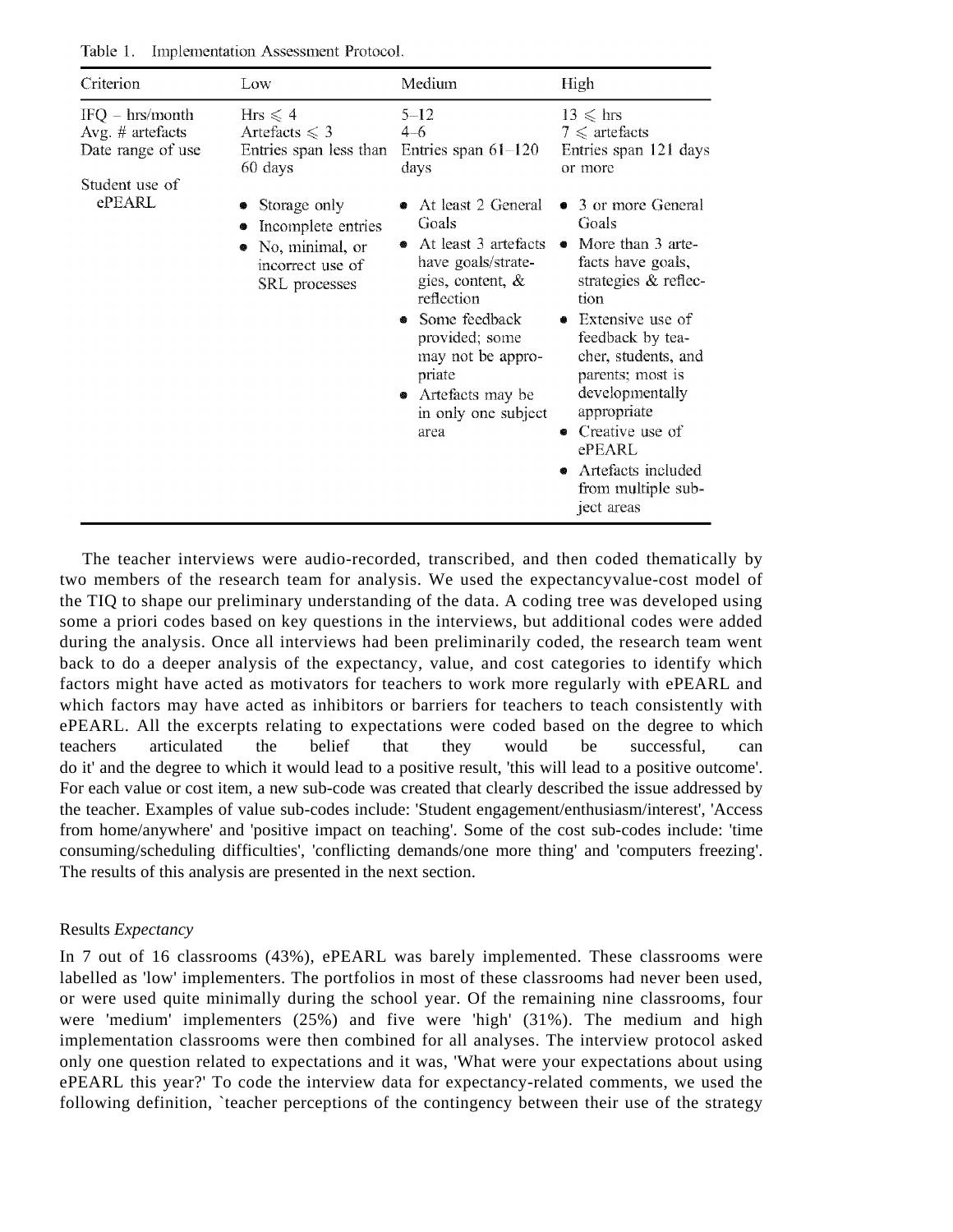and the desired outcomes; these include internal attributions (e.g. self-efficacy) and external attributions (e.g. student characteristics, classroom environment)' (Wozney et al., 2006, p. 178).

Four teachers expressed high positive expectations for the project: two low implementers, and two medium-high implementers. For example, one low implementer stated:

I thought it was an awesome piece, especially for communication with parents, and for kids to teach them to reflect on their stuff ... I thought, 'I'm going to learn this and become an expert at it, and so will the kids, and see the benefit of it.' So that was kind of an easy thing for me. (Teacher 1)

Four teachers expressed low expectations for the project: two low implementers and two medium-high implementers. An example of this is one high implementer who explained, 'I was expecting to have sort of something that would replace your paper portfolio' (Teacher *15).* Many teachers had more detailed expectations of its functionalities but didn't express high expectations of positive impact. These other eight participants were coded as having moderate expectations: three low implementers and five medium-high implementers. An example of moderate expectations is illustrated by Teacher 10, a medium implementer, who said:

I liked that it was online, that they could go on and work on it at home and show parents at home, that the parents had a place where they could make a comment, and that involved the parents and the family in that whole aspect which is so important in education, getting them involved.

These data indicate that the 16 experimental teachers expressed a wide variety of expectations for their involvement in the project, and their expectations did not show a strong relationship with their levels of implementation.

problems, they chose not to invest any more time in a new project that wasn't receiving adequate support. It could also indicate that with a lack of support from administrators and school district personnel, these teachers didn't feel that the time invested in learning how to effectively teach with the tool and adapt their instructional practices accordingly would be valued by their superiors and chose to focus on other priorities instead.

We also conducted a cross-case analysis to further understand the reasons for varying levels of implementation (Gigante & Firestone, 2008; Miles & .flubennan, 1994). We compared each case across several variables including: TIQ scores, knowledge of SRL, ICT skills, technical issues, administrative support, and knowledge of ePEARL. This analysis showed that four of the seven low implementers worked in two schools. These four teachers (2, 4, 5, and 7) reported poor support for the project from their administrators and a second major obstacle. In one school the second obstacle was technical infrastructure problems which included: poorly maintained laptops, slow Internet speed, and regular problems with computers freezing and crashing. In the second school the teachers were asked to take over the project after the teacher who had been trained on the design and pedagogy of ePEARL left the school. These teachers were never trained properly and did not indicate feeling involved in the project. The other three low implementers (1, 3, and 6) present interesting cases as two of them worked in schools that had a colleague who was a medium-high implementer, and the third (Teacher 6) did not give any indications in his interview that might explain his low use of ePEARL. However, Teachers 1 and 3 both expressed some concerns over instructional time lost to introduce ePEARL and to deal with technical problems, such as computers freezing or slow server speed, particularly since they taught grade 6 students who had to prepare for Provincial exams. The extreme importance of covering content in grades that have high-stakes tests was a deterrent to teachers spending time on integating a new student-centred tool into their classroom practice. This summary of the seven low implementers provides an overview of some of the key issues that may impede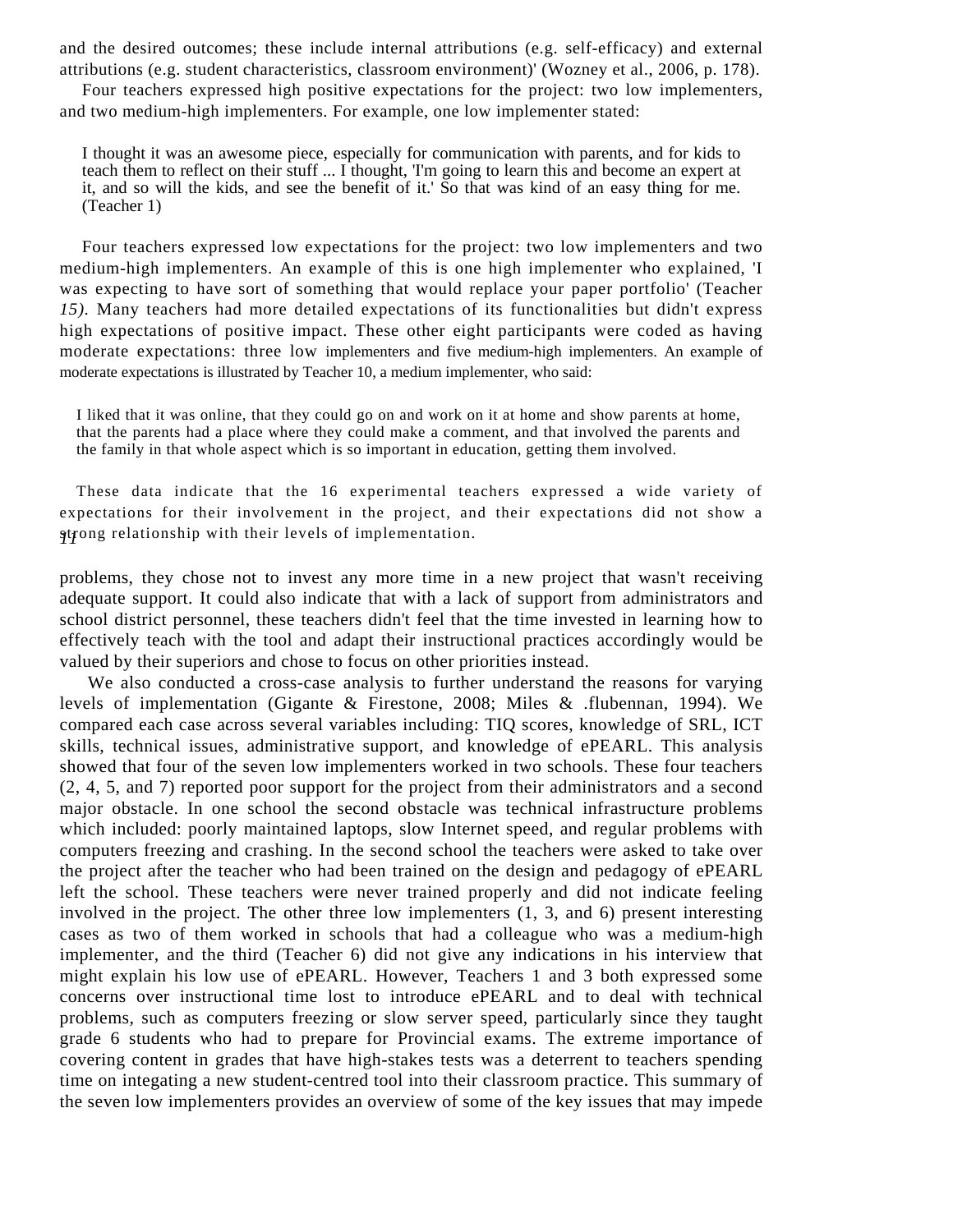teachers' attempts to integrate a student-centred, cross-curricular tool such as ePEARL into their teaching.

## *Value: motivators in implementation*

The data in Table 3 indicate that all teachers in this study experienced some barriers. However, it is clear that some teachers were able to overcome these perceived obstacles and persist in their teaching with this tool. The most common factors that teachers identified as valuable and may have been motivators for their use were:

(I) high level of student engagement/motivation/interest;

- (2) teachers' personal enthusiasm for ePEARL;
- (3) good pedagogical support to integrate the tool;
- (4) the structure of the software that helped students plan and organise their work;
- (5) accessibility of ePEARL from home or any Internet-connected computer;
- (6) the customise feature which allowed students to take ownership over their portfolios.

Table 3 provides a summary of the most common value items mentioned in interviews. Value items were defined as 'the degree to which the teacher perceived

Table 3. Most frequent 'value' items identified by teachers using ePEARL.

| <b>VALUE</b>                                                                         | Low | $M-H$ | TOTAL, |
|--------------------------------------------------------------------------------------|-----|-------|--------|
| Student engagement/enthusiasmlinterest                                               | 5   | 8     | 13     |
| Teacher enthusiasm for ePEARL                                                        |     | 8     | 13     |
| Good pedagogical support (videos, manual, lesson plans, class                        |     | 9     | 11     |
| visits, communications with research centre (CSLP))<br>Planning/organising/structure | 3   | 8     | 11     |
| Customise feature                                                                    |     |       | 11     |
| Access from home/anywhere                                                            |     | 8     | 10     |
| Administrative support                                                               |     |       | 9      |
| Student comfort with/enjoyment of technology                                         |     | 6     | 10     |
| Parents liked it/involved                                                            |     |       | 9      |
| Shows growth/student development                                                     |     |       | 8      |
| Collaboration with colleagues                                                        |     | 6     | 8      |
| Good tech. support                                                                   |     |       | 8      |
| Positive impact on teaching                                                          |     |       | 8      |
| User-friendly/kid-friendly                                                           |     |       | 8      |
| Way to integrate technology in class                                                 |     |       | 8      |
| Portability/portfolio for life                                                       |     | 6     |        |
| Positive impact on learning                                                          |     | 6     |        |
| Easier/better than paper portfolio                                                   |     |       |        |
| Student as expert'peer coaching                                                      | 3   | 4     |        |
| Student motivation                                                                   |     | 5     |        |
| Personally interested in the project                                                 | 0   | 6     | 6      |

the innovation or its associated outcomes as worthwhile. These include benefits to the teacher (congruency with teaching philosophy, career advancement) and to the students (increased achievement, enhanced interpersonal skills)' (Wozney, Venkatesh, & Abrami, 2006, 178).

The one value item that was mentioned by six of the medium-high implementers  $(n = 9)$ and none of the low implementers was that they had a personal interest in participating in the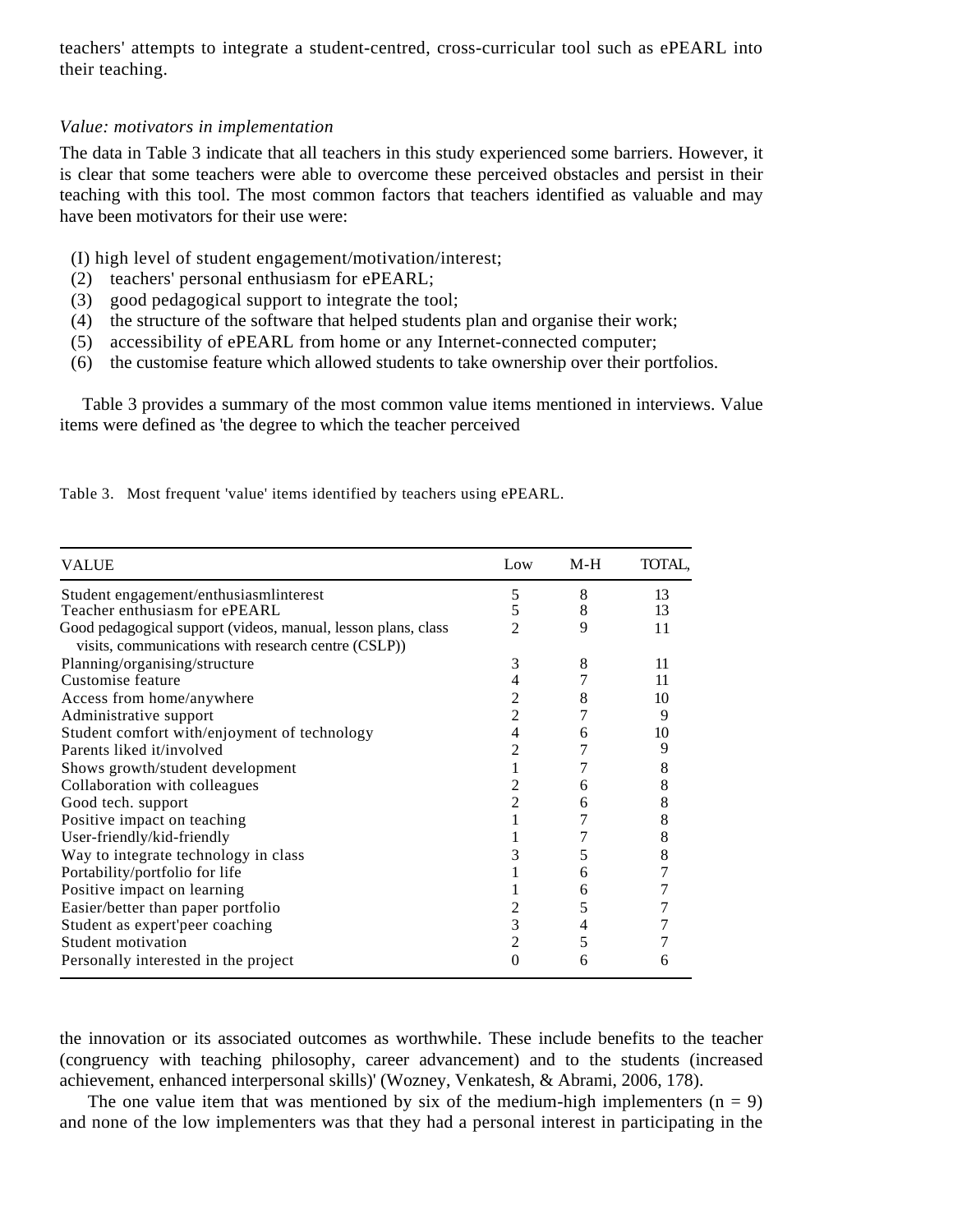research project. This factor may indicate that a teacher's own level of personal investment and motivation in a project may be the most important factor influencing their desire to persist in the face of other challenges. It also may indicate that the pedagogical approach supported by ePEARL reinforces these teachers' existing pedagogical beliefs and classroom practices. This link is an important one noted in Webb and Cox's review of the literature (2004). Other important issues that medium-high implementers noted included: regular access to functioning computers, sufficient technical infrastructure to support the program (Internet speed, server size, speed, and data backup), and administrative support (provide funding to attend additional trainings, make requests to school board for hardware and technical support, show an ongoing interest in teachers' instructional uses of ePEARL). These are the factors that we have identified as necessary, but not sufficient, for any school to experience some level of success in working with ePEARL. In the two schools that had both a low and a medium-high implementer, the teachers who were the medium-high implementers (8 and 13) were the lead technology teachers in their schools. This may indicate that their added technical knowledge and the expectation from their administrators that they will train other colleagues on the program may have contributed to their higher levels of ePEARL use.

# *Impacts on pedagogy*

As noted in Table 3, high implementation teachers also reported that ePEARL provided good pedagogical support (9/9) through the embedded help feature, instructional videos, sample lessons, and training provided. It also had a positive impact on transforming their teaching practice (7/9). Only two low implementation teachers mentioned the pedagogical supports they received through working with ePEARL and only one mentioned any positive impact on their teaching practice. It is possible that low implementers weren't able to experience this level of engagement with the tool if the other issues in their schools limited their use of and familiarity with ePEARL.

On the other hand, the medium and high implementers described how certain features in ePEARL, such as the place to provide a description of an assignment and the criteria, helped them make their expectations for their students more explicit and gave them a better awareness of the students' level of understanding of a task or an assignment. They integrated the SRLbased language of planning, doing and reflecting throughout classroom activities, and students in these classrooms showed increased levels of goal setting and reflecting on their work as compared to students in control classrooms (Meyer, Abrami, Wade, Asian & Deault, 2010). One teacher noted:

I've used it as a guiding tool for my teaching this year. I love the learning cycle and it's helped me to become a better teacher because I've used the prompts to make sure I'm setting the criteria, making sure they know what makes a good job, and so we use it often, just out of context, not necessarily going online. But the language, and the whole process. (Teacher 9)

The fact that ePEARL provided clear step-by-step guidance that made explicit the steps of self-regulated learning was something that several teachers noted as beneficial. A second teacher who also appreciated the structure of ePEARL echoed this perspective:

I found that the way the template was set up, as far as getting the students to share what the criteria was for their work and to get them to reflect on their work -- that really channeled me in my teaching. I found you really had to force yourself in every lesson to think about 'Okay, we really need to think about the end in mind.' (Teacher 10)

This teacher's statement indicates how the design of the software supported her in being more conscious of how she was designing and presenting lessons and activities. Although it was clear that she understood the value of having clear objectives in mind, this statement indicates that she didn't always make it explicit for her students and ePEARL helped her to realise this and improve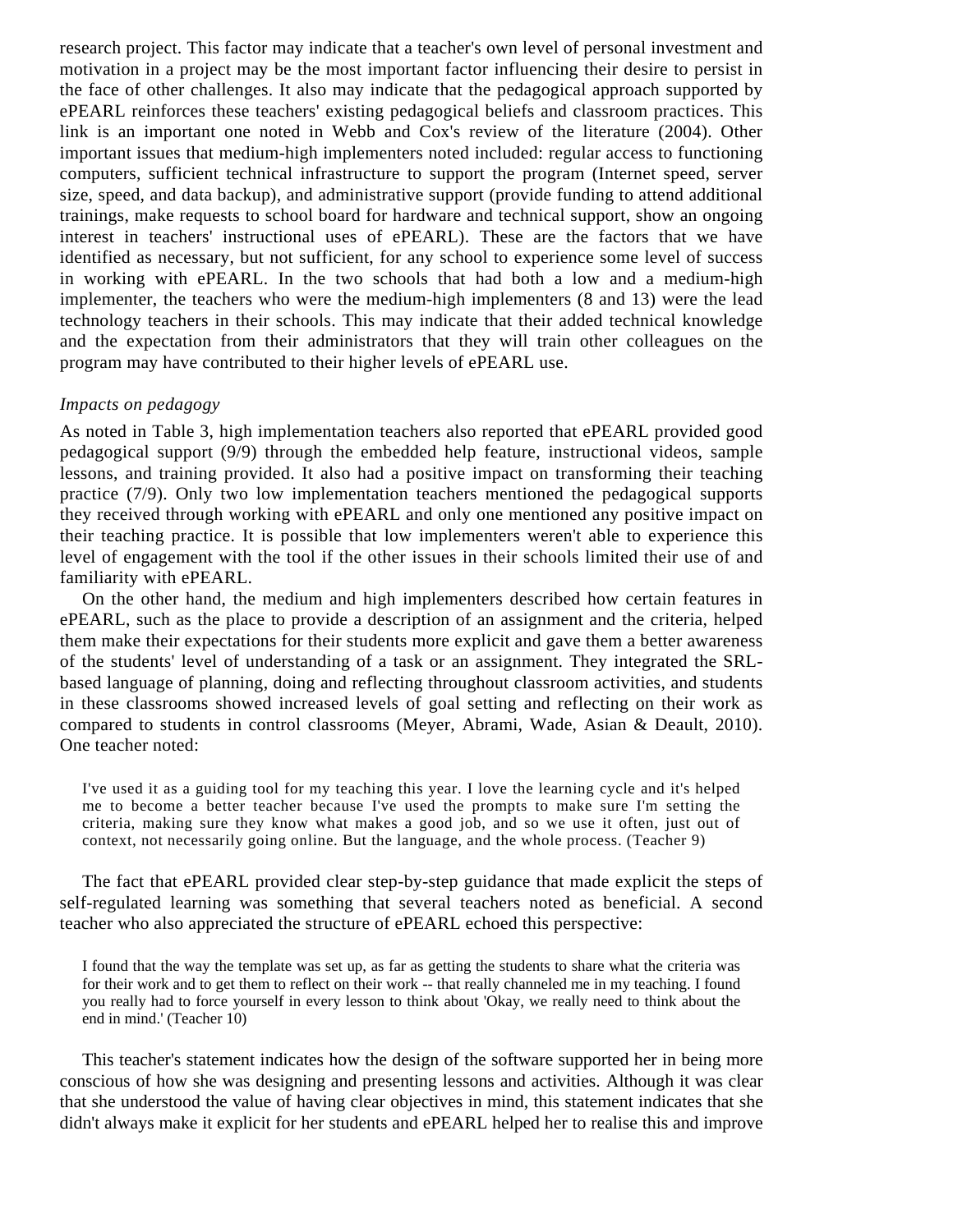in this area. A third teacher mentioned how working, with ePEARL has changed her approach to teaching and helped her to be more deliberate in how she introduces new projects in her class.

That whole deliberate 'here are the steps of learning' -- I was never that deliberate. I made way too many assumptions of what they understood in that process. So that has very much changed the way I approach all of our things now. Like setting the goals, strategies, and criteria -- Yeah, you talk maybe about it, but it was never that deliberate and that's where the changes are coming. So yes, very much it's changed my approach. (Teacher 11)

A fourth teacher had a similar experience in being more conscious of how she taught and providing instructional support for students' development of self-regulated learning skills:

I like that because I think it helped me also focus a bit more on their setting goals. It really made me focus on that and verbalize it more. Like 1 said, sometimes I have a tendency to take things for granted, whereas here, I realize that, you know, we have to talk about certain aspects a little bit more if we really want to be ensured that the kids know exactly what direction they should be taking. And for them to be able to think about what the final result should look like, it gives them a good idea of what are they going to do to get there? That part I thought was good for me. Definitely. (Teacher 15)

These excerpts illustrate that the design and features of ePEARL provided added value to teachers' instructional practice which resulted in positive impacts on student learning (Meyer, Abrami, Wade, Asian & Deault, 2010).

The structures in ePEARL not only helped educators be more explicit and deliberate in how they presented content and projects to their classes, but it also offered a new way of teaching writing that sparked new interest in a seasoned educator. He described how working with ePEARL added 'a boost' to how he taught language arts:

The fact that I had ePEARL- available and the fact that I used it almost daily for a number of weeks gave myself a kind of a boost as to [how] I can actually accomplish things I thought were frustrating for me before. I was a math teacher in my mind, even though I taught everything from grade 1 to 12. 1 just never thought that language arts [were] my strong suit. So the program actually got me excited about teaching writing for the first time in a long time. (Teacher 13)

These quotations demonstrate how the structure of the ePEARL software and the pedagogical support tools embedded in it helped teachers be more conscious of how they are presenting information and how their students understand what is being taught. It also helped more experienced educators reflect on how they taught language arts and offered a new perspective to instruction that inspired them and allowed them to be more creative. The teachers talked about the power of the portfolio and the ability to see evidence that a student has understood an assignment or a class activity. It also helped teachers to recognise when a student was lost or confused because s/he wasn't able to enter a description of the task or explain the criteria in his/her own words.

These reports by the teachers were confirmed by statistically significant increases in several SRI., activities reported on the TLSQ. In terms of their own approach to teaching, experimental teachers reported changes in the degree to which they explicitly taught the following skills, relative to the control teachers: monitoring progress towards goals  $(F(1,14) =$ 6.818,  $p < 0.05$ ), modifying strategies (F (1,14) = 9.000,  $p < 0.05$ ), using peer feedback  $(F(1,14) = 7.680, p < 0.05)$  and attributing success to effort  $(F(1,14) = 5.217, p < 0.05)$ . A more in-depth discussion of the learning gains from this study is presented in a separate article (Meyer, Abrami, Wade, Asian & Deault, 2010).

*Comfort with technology*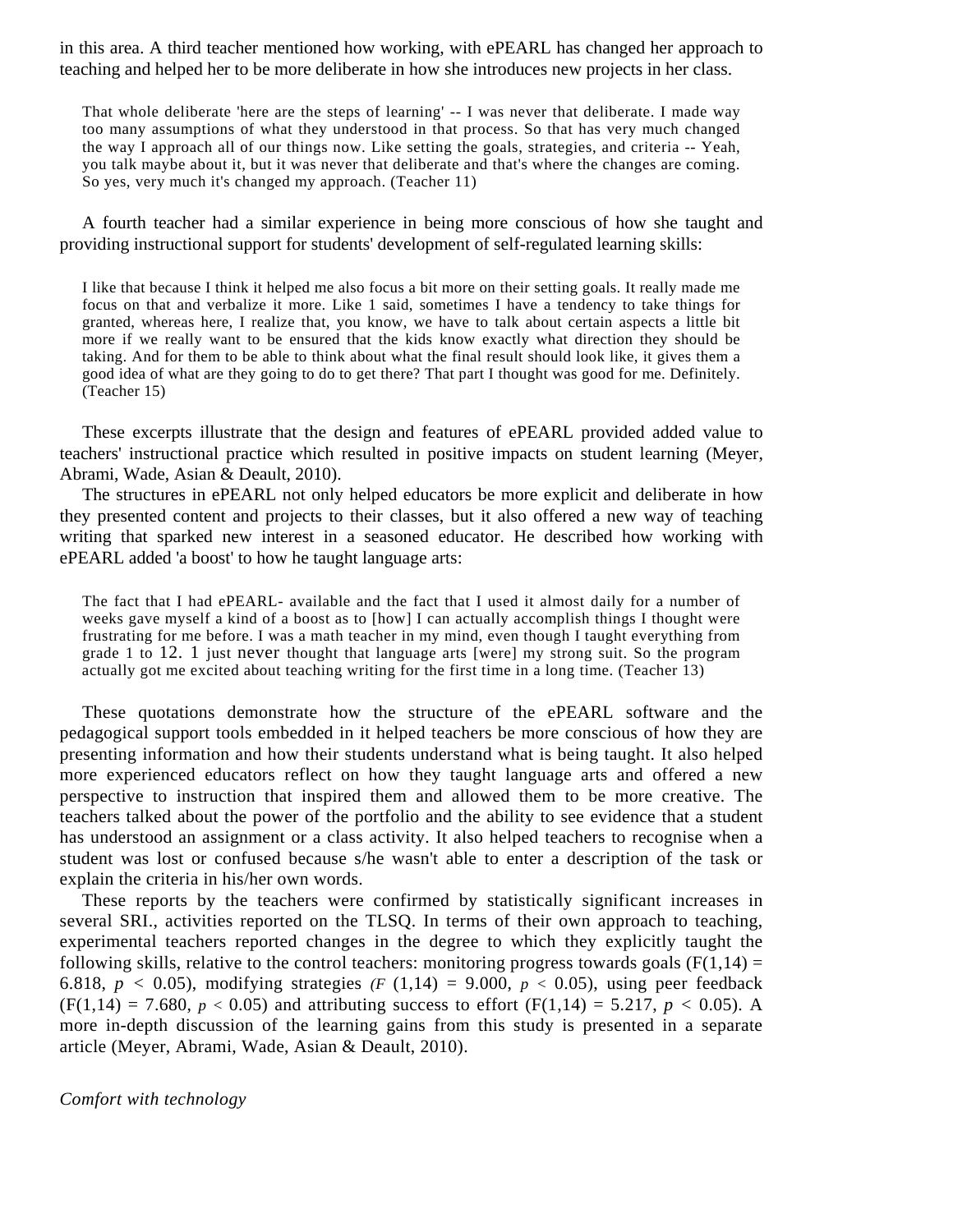Level of comfort or a predisposition to valuing technology did not seem to have an effect on levels of ePEARL use. The TIQ was used to compare the beliefs of teachers who participated in the ePEARL project but differed in their degree of implementation. There were no significant differences between the two implementation groups for Expectancy F(1,14) = .045, *ns;* Value  $F(1,14) = .768$ , *ns*; Cost *F* (1,14) = 5.81, *ns*. Univariate analyses were also run by item; however there were no significant differences for any of the items. The null effects found here are potentially attributable to the small sample size for this data. But the analyses of the qualitative data revealed subtle differences among teacher expectancies, values and costs directly attributable to ePEARL, in particular, rather than technology, in general.

Teachers also completed a section of the TIQ titled 'Process of Integration', which asked them to rate the ways in which they use technology in their classrooms (Instructional, Communicative, Organisational, Analytic/Programming, Recreational, Expansive, Creative, Expressive, Evaluative, and Informative). Univariate analyses were run to compare teachers on these items. While teachers did not differ overall in their range of technology use  $F(1,14) =$ .605,  $p > .05$ , teachers coded as medium/high reported that they were more likely to use technology for Creative F(1,14) = 6.000,  $p < 0.05$  and Evaluative F(1,14) = 46.000,  $p < 0.05$ purposes in their classroom as compared with classrooms coded as low irn.plementers. There was also a marginally significant tendency towards the use of technology for Informative purposes  $F(1,14) = 4.500$ ,  $p = 0.055$  in medium/high implementation classrooms.

Finally, a score was assigned to each teacher according to a formula developed by the authors of the TIQ (Wozney et al., 2006). Teachers in the medium/high and low implementation groups did not differ overall in terms of the total TIQ score assigned to each teacher  $F(1,14) = .037$ , *pis*). All teachers spoke of the additional time required to learn a new tool and to plan how to integrate new instructional approaches in their classrooms; however, medium and high implementation teachers spoke about how the pedagogical benefits of this additional effort outweighed the costs of this increased preparation time whereas low implementation teachers did not perceive that it was worth the added time investment.

# Discussion

In this article we explored the teachers' expectations for and experiences with the electronic portfolio that were motivators for, or barriers to, their use in order to better understand the challenges facing educators, schools and school districts that are moving towards integrating new technologies and evidence-based instructional practices in their curricula. While our prior research (Meyer, Abrami, Wade, Asian & Deault, 2010) showed *whether* ePEARL promotes selfregulation and literacy skills in high implementation classrooms, the current investigation explores *why* these increases occur from the teachers' point of view as well as the conditions necessary for successful implementation.

It is important to have an in-depth understanding of the realities facing teachers in order to better anticipate their needs and provide pedagogical and technical supports that will give them the resources they need to work through barriers when they arise. In terms of ePEARL, it was clear that teachers who we:re personally committed to learning how to use the new technology, saw the pedagogical benefits, and who had administrators and technical personnel who were willing to actively promote these initiatives were able to m.ore regularly and consistently integrate ePEARL in their teaching. On the other hand, teachers who did not personally volunteer for the project, or felt as if their administrators and technology personnel were not providing adequate support, were less likely to persist in the face of technical and time constraints. This echoes the findings of earlier studies on technology integration (Drent & Meelissen, 2008; Hadjithoma & Karagiorgi, 2009; Mueller et al., 2008).

No clear relationship emerged between high positive expectations and high implementation of ePEARL. This is not consistent with the conclusions reported by Wozney et al. (2006) who reported that 'factors related to the expectancy of success were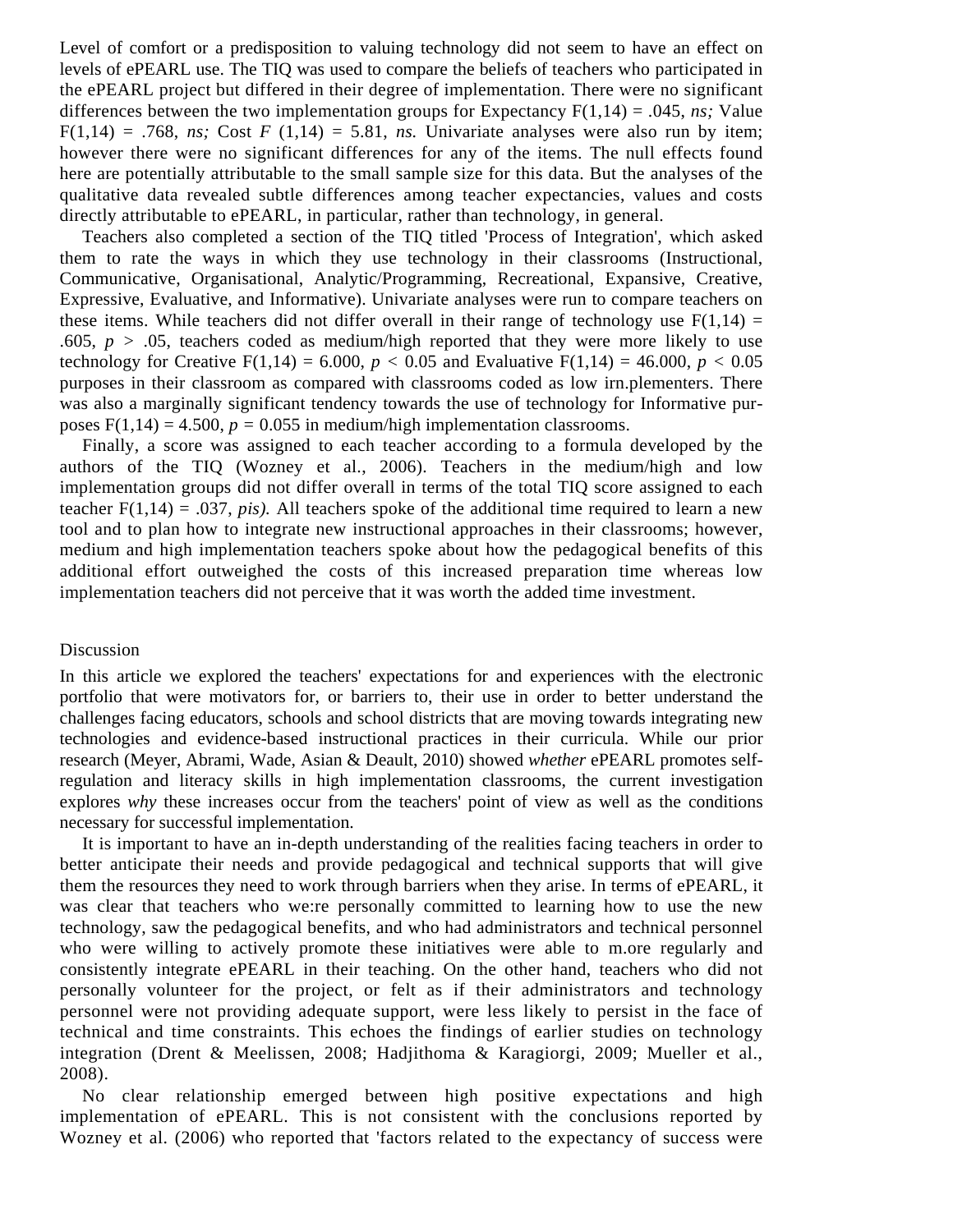the most predictive of computers use' (p. 195). That is to say that some low implementers had expressed high expectations and some high implementers had expressed low expectations. One possible explanation for this is that moderate expectations may be more motivating when integrating a new approach in one's teaching. If one has high expectations and then experiences some barriers or difficulties, it may be disappointing and demotivating; whereas, if one has moderate expectations and begins to see positive results that exceed expectations, this may be more motivating to continue to engage in the project. For example, one teacher explained, 'I think our expectations were that [the students] would be further [along] than what they were when they arrived, and so that was our naivete, I think ... we had expectations that weren't there for our class and the kids, so that part was a bit of a curve for us' (Teacher 16).

As mentioned earlier, all the teachers in this research had the opportunity to receive training and follow-up support from the [Centre for the Study of Learning and Performance (CSLP)], identified earlier in the methods section. These forms of support were identified as important by Mueller et al. (2008), yet we failed to achieve a uniformly high level of implementation fidelity and strength. While some of the barriers to effective implementation were described as external to the teacher (i.e. technical barriers), other factors were internal to the teacher (e.g. value of using ePEARL). Medium and high implementers of ePEARL reported that it positively impacted on their teaching practice and provided them with valuable pedagogical supports to integrate SRL and portfolio pedagogy into their classrooms. These data are encouraging as this was part of the intended design of the software. It not only provides structure and support for students as they develop selfregulated learning skills, but it also provides valuable information and resources to teachers who are working to integrate these student-centred pedagogies in their teaching practice. The findings from this research can offer teacher educators, educational leaders and researchers valuable insight into what kinds of support teachers need to implement new technologies in the classroom. A strong link to a clear pedagogical benefit -- such as improving students' SRL skills --- may help move educators past perceived barriers by providing them with strong positive motivators related to learning outcomes. This research also demonstrates the potential long-term benefits of adopting an electronic portfolio such as ePEARL on a larger scale in new initiatives to promote student-centred learning and reflective teaching practices.

While it is technically simple to implement, not all applications of technology for learning require the degree of pedagogical change as ePEARL requires. This sets it apart from tools that, for example, facilitate the acquisition of basic content or simple routines, sometimes referred to as declarative knowledge. Requiring teachers and their students to mutually engage in classroom practices that support self-regulation requires more time, effort, expectations of success and valuing of outcomes linked to procedural knowledge. This study of a small sample of teachers begins to explore the nature of these challenges and lays the groundwork for future research on deeper pedagogical change facilitated by technology.

As a result of this study we offer several recommendations to researchers and school leaders who are working to integrate educational technologies such as ePEARL into K-12 classrooms. First, it is essential to ensure that the classrooms and schools have sufficient technical infrastructure. In the case of ePEARL and other web-based applications, this includes having sufficient bandwidth, Internet access points (either Ethernet ports or wireless hubs), and a server that can handle the load of multiple simultaneous users. In addition to the technical infrastructure, teachers and students must have consistent access (at least one hour per week) to functioning computers that are regularly maintained by technical support professionals. Third, teachers must feel that there is positive support from the administration to invest the time in learning to teach with ePEARL, or any new tool that requires adaptations to traditional instructional practices. This means that principals and school boards need to work to: 1) ensure that the required technologies are available and functioning properly, 2) provide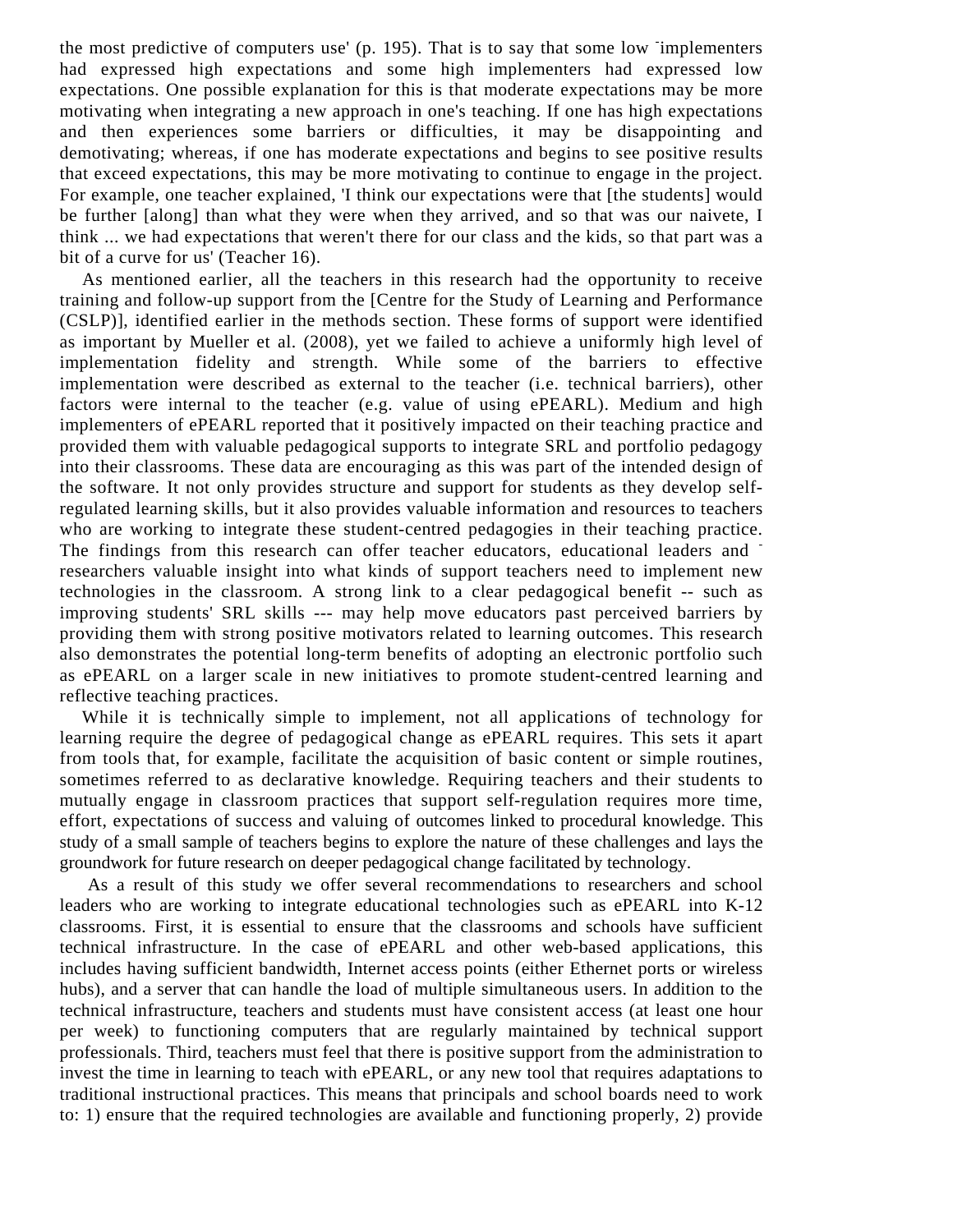time and funding for professional development and collegial collaboration, and 3) clearly communicate that using ePEARL is a priority.

How else might we convert teachers from believing they cannot use technology into believing they must use technology for learning? We offer several possible courses of action. First, teacher training needs to focus more on why using educational technology such as ePEARL is important and appropriate rather than only how to use it. Presenting theory and research in an understandable and compelling fashion may help achieve this objective. At the same time, effectiveness concerns may need to be balanced with teacher efficiency concerns. ePEARL, for example, is not a technically difficult tool to use, but it is pedagogically challenging. Its focus on student-centred learning means that teachers need to accept classroom practices that go beyond didactic forms of instruction.

Second, testimonials, demonstrations, and collaborative support from successful teachers may help convince non-implementers to develop positive beliefs. The dilemma is how best to provide support when most consultants and technical support personnel are not consistently present in a school community, therefore schools may benefit from finding ways to provide more internal, local support by designating lead teachers or having principals act as pedagogical leaders as well as administrative ones. Third, while we hope teachers come to develop beliefs consistent with the effective uses of technology for learning, we also appreciate that intrinsic reasons may be insufficient for some. The last suggestion is to provide external encouragement for teachers to adapt an innovation and provide a culture that values experimentation, improvement, and evidence-based practices.

Educational technologies are here to stay. With increasing demands on teachers to integrate new technologies into their classroom practices and adjust their pedagogics to support the flexibility and individuality offered by these technologies, it is essential that we understand the factors that shape how teachers integrate new technologies and the associated instructional practices into their teaching. This study offers a rich and detailed understanding of the multiple factors that influence how well and to what degree teachers implement an electronic portfolio that supports self-regulated learning in constructivist classrooms. This research also documented the positive impacts ePEARL can have on teachers' pedagogical practices by scaffolding teachers through the software and embedded support, ePEARL encourages teachers to adopt more student-centred approaches to teaching and to spend more time in explicitly teaching self-regulated learning skills (such as goal setting, monitoring, and reflecting).

#### Notes on contributors

Elizabeth J. Meyer, PhD is an Assistant Professor in the School of Education at California Polytechnic State University in San Luis Obispo, California and is a Collaborator at the Centre for the Study of Learning and Perfonnance at Concordia University in Montreal, Quebec, Canada.

Philip C. Abrami, PhD is a Professor in the Department of Education and the Director of the Centre for the Study of Learning and Performance at Concordia University in Montreal, Quebec, Canada.

Anne C. Wade, MLIS is Manager and information Specialist at the Centre for the Study of Learning and Performance at Concordia University in Montreal, Quebec, Canada.

Rachel Scherzer, MA completed her Masters Degree in the Department of Education at Concordia University in Montreal, Quebec, Canada and is a student member of the Centre for the Study of Learning and Performance at Concordia University in Montreal, Quebec, Canada.

#### References

Abrami, P.C., & Barrett, H. (2005). Directions for research and development on electronic portfolios. *Canadian Journal of Learning and Technology, 31,* 1-15.

Abrami, P.C., Savage, R., Wade, A., Hipps, G., & Lopez, M. (2006). Using technology to assist children learning to read and write. In T. Willoughby & E. Wood (Eds.), *Children s learning in a digital world,* 129- 172. Oxford: Blackwell Publishing.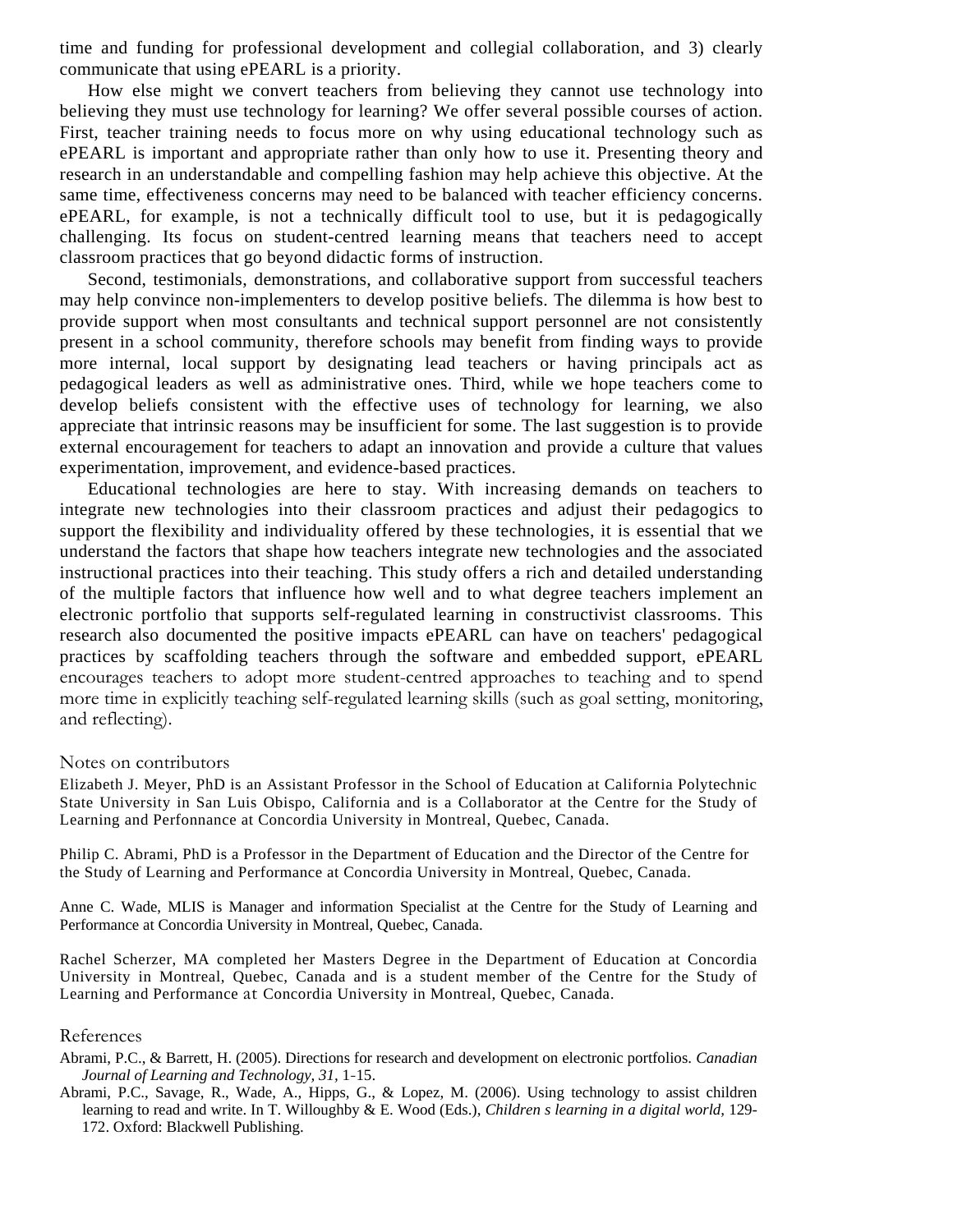- Abrami, P.C., Wade, A., Asian, 0., Bures, E.M., & Bentley, C. 2008. Encouraging self-regulated learning through electronic portfolios. *Canadian Journal of Learning and Technology/La Revue Canadienne de L'Apprentissage Et De La Technologic,* 34(3) from [http:// www.cjIt.ca/index.php/cjltlissue/view/66.](http://www.cjit.ca/index.php/cjltlissue/view/66.)
- Avraamidou, L., *&* Zembal-Saul, C. (2003). Exploring the influence of web-based portfolio development on learning to teach elementary science. *Journal of Technology and Teacher Education, 11,* 415-442.
- Barrett, H.C. (2007). Researching electronic portfolios and learner engagement: The REFLECT initiative. *Journal of Adolescent and Adult Literacy, 50,* 436-449.
- Cuban, L. (1993). Computers meet classroom: Classroom wins. *Teachers College Record, 95,* 185-210.
- Cuban, L., Kirkpatrick, H., & Peck, C. (2001). High access and low use of technologies in high school classrooms: Explaining an apparent paradox. *American Educational Research Journal, 38,*  813-834.
- Drent, M., & Meelissen, M. (2008). Which factors obstruct or stimulate teacher educators to use ICT innovatively? *Computers & Education, 51,* 187--199.
- Franklin, C. (2007). Factors that influence elementary teachers' use of computers. *Journal of Technology and Teacher Education,* 15, 267-293.
- Gigante, N.A., & Firestone, W.A. (2008). Administrative support and. teacher leadership in schools implementing reform. *Journal of Educational Administration, 46,* 302-331.
- Ginns, I.S., Norton, S.J., McRobbie, C.J., & Davis, R.S. (2007). Can twenty years of technology education assist 'grass roots' syllabus implementation? *International Journal of Technology and Design Education, 17,*  197--215.
- Ha.djithoma, C., & Karagiorgi, Y. (2009). The use of ICT in primary schools within emerging communities of implementation. *Computers & Education; 52,* 83-91.
- Harris, J., Mishra, P., & Koehler, M. (2009). Teachers' technological pedagogical content knowledge and learning activity types: Curriculum-based technology integration reframed. *Journal of Research on Technology in Education, 41,* 393-416.
- Hayes, D. (2007). ICT and learning: Lessons from Australian classrooms. *Computers & Education, 49,* 385- 395.
- Hermans, R., Tondeur, J., van Braak, J., & Valcke, M. (2008). The impact of primary school teachers' educational beliefs on the classroom use of computers. *Computers & Education, 51,* 1499-1509.
- Hernandez-Ramos, P. (2005). If not here, where? Understanding teachers' use of technology
- in Silicon Valley schools. *Journal of Research on Technology in Education, 38,* 39-64. Hillyer, J., & Ley, T.C. (1996). Portfolios and second graders' self-assessments of their
- development as writers. *Reading Improvement, 133,* **148-159.**
- Judson, E. (2006). How teachers integrate technology and their beliefs about learning: Is there a connection? *Journal of Technology and Teacher Education, 14,* 581-597.
- Koehler, M.J., & Mishra, P. (2005). What happens when teachers design educational technology? The development of technological pedagogical content knowledge. *Journal of Educational Computing Research, 32,* 131-152.
- Meyer, E.J., Abrami, P.C., Wade, A., Asian, 0. & Deault, L. (2010). Improving literacy and inetacognition with electronic portfolios; Teaching and Learning with ePEARL. *Computers & Education, 55(1),* 84-91.
- Miles, M.B., & Hubennan, A.M. (1994). *Qualitative data analysis: An expanded source-book.* Thousand Oaks, CA: Sage Publications.
- Mueller, J., Wood, E., Willoughby, T., Ross, C., & Specht, 1. (2008). Identifying discriminating variables between teachers who fully integrate computers and teachers with limited integration. *Computers & Education, 51,* 1523--1537.
- Perry, N.E. (1998). Young children's self-regulated learning and contexts that support it. *Journal of Educational Psychology, 90,* 715-729.
- Schussler, D., Poole, I., Whitlock, T., & Evertson, C. (2007). Layers and links: Learning to juggle 'one more thing' in the classroom. *Teaching and Teacher Education, 23,* 572585
- Wade, A., Abrami, P.C., & Sclater, J. (2005). An electronic portfolio for learning. *Canadian Journal of Learning and Technology,* 31, 33-50.
- Webb, M., & Cox, M. (2004). A review of pedagogy related to information and communications technology. *Technology, Pedagogy and Education, 13,* 235-286.
- Wozney, L., Venkatesh, V., & Abrami, P. (2006). Implementing computer technologies: Teachers' perceptions and practices. *Journal of Technology and Teacher Education, 14,* 173-207.
- Zellers, M., & Mudrey, R. (2007). Electronic portfolios and metacognition: A phenomenological examination of the implementation of e-Portfolios from the instructors' perspective. *International Journal of Instructional Media, 34,* 419-430.
- Zimmerman, B.J. (2000). Attaining self-regulation: A social cognitive perspective. In M. Boekaerts & RR. Pintrich (Eds.), *Handbook of selflregulation* (pp. 13-39). New York: Academic Press.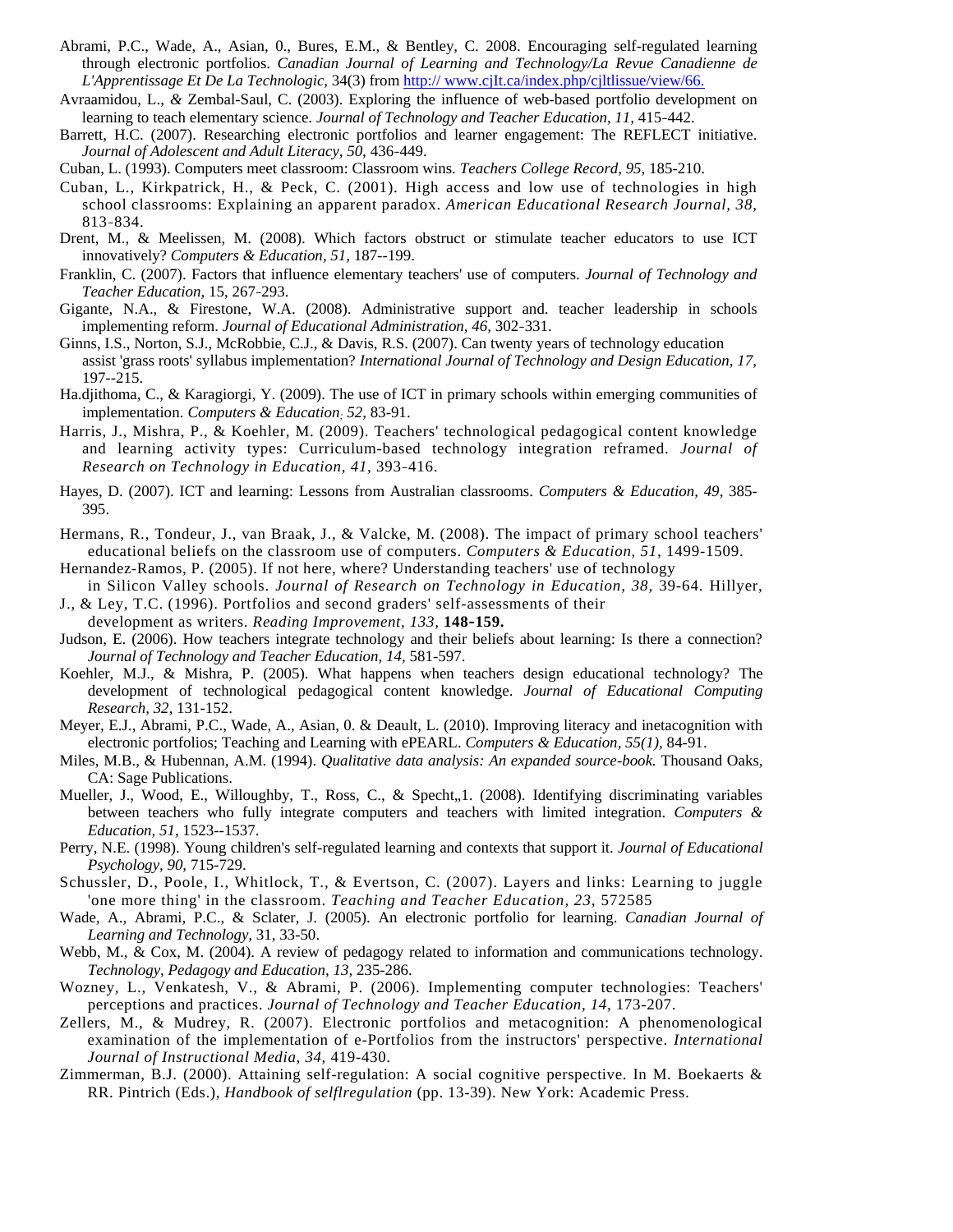# **Appendix 1. Teacher Exit Interview Protocol**

### **TEACHER EXIT INTERVIEW PROTOCOL** *(abridged*

*version 1br publication)*

### **Intro (10 minutes)**

- (1) If you were to sum up your use of ePEARL with your students this year in a few words, how would you describe it?
- (2) What were your expectations about using ePEARL this year?
- (3) What did you find was most valuable about using ePEARL?
- (4) What did you find the most frustrating or difficult?

### External — **Formal (5 minutes)**

- (5) flow did you use ePEARL in your class this year?
- (6) Tell me about ePEARL and time management and the scheduling aspects of the school:
- (7) What did you like about the software? What did you dislike?

External — Informal (5 minutes)

- (8) Please tell us about your administrators and their involvement in ePEARL.
- (9) Can you talk about other professional support you've had for ePEARL this year? (consultants [such as REC1T or ELA], attending workshops and trainings)
- (10) Can you talk a bit about other teachers in your school and their use of or perceptions towards ePEARL?
- (11) Tell us about the attitudes of your students towards ePEARL.
- (12) Parents' attitudes?

# **Internal — Formal (10 minutes)**

(13) Could you talk a little bit about your approach to teaching? (or: How would you describe your teaching philosophy?)

(14) Can you talk about your level of comfort and understanding of ePEARL?

- (a) Set general goals
- (b) Set task goals
- (c) Identify strategies
- (d) Reflect on their work
- (a) Is it important to you that your students understand these processes?
- (b) How do you feel about teaching SRL processes?
- (c) In what ways do you teach it? (explicitly, integrated, mixed)

**Internal — Informal (5 minutes)**